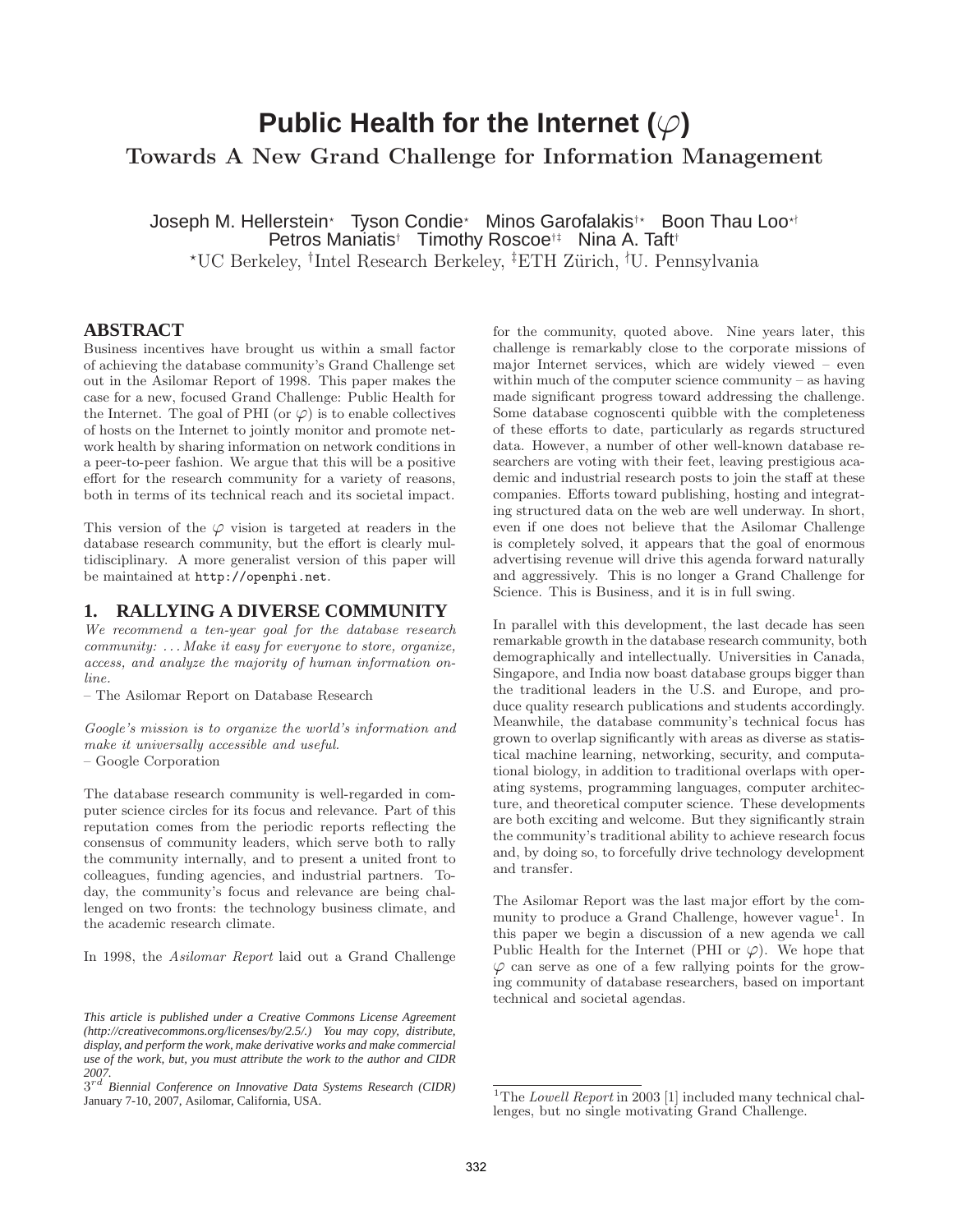### **1.1 Parameters of the Grand Challenge**

Every generation needs a new revolution. – Thomas Jefferson.

A successful Grand Challenge must inspire and focus the community of scientists and engineers. Before proceeding to describe our own proposal, we sketch some considerations that we think are useful for today's community of Information Management researchers. These stand in contrast to earlier challenges in database research, both in motivation and in the technical agenda.

### *1.1.1 Motivation: The Common Good*

Departing from the roots of database research in business data processing, we would like to see the next Grand Challenges have a direct, positive outcome for society. The growing scientific community in this area could use a motivation beyond advertising and service revenues, which have lately become the main drivers for the software industry. Arguably the best such motivation is one that affects the daily lives of ordinary people, starting with the scientists themselves, expanding out through their peers and families to the community at large. It is also important that the challenge have a crisp mission statement, which can engage both technical and non-technical audiences – from funding agencies to taxpayers to school children. Of course, commercial benefits are likely to ensue if the social benefits are compelling. After a period of open innovation, one efficient means for promoting the common good may be to harness the efficiency of the marketplace.

### *1.1.2 Technical Parameters*

All Grand Challenges need to seek fertile ground between the clearly trivial and the truly impossible. To draw in the breadth of today's diverse database research community, any new Grand Challenge should have many points of attack from a wide technical territory, differing in the dimensions of both technical areas and research methodologies. To focus this discussion, we highlight three distinguishing "revolutionary" themes for the next Grand Challenges:

Architecture: The Revolution Will Not Be Centralized<sup>2</sup> As noted above, there are already strong incentives for an individual business (and, more quietly, an individual government) to collect, crawl, index and mine large volumes of information. To exercise new architectural and algorithmic ideas, a revolutionary system should not run in a single enterprise's hosting facility. It should instead target massive distribution and the participation of multiple parties. These requirements are not exotic. They arise in a variety of settings that involve some combination of (1) distributed data gathering, (2) real-time querying, triggering and dissemination, and/or (3) limited trust and access due to diverse economic or political goals.

Incentives: The People, United, Will Never Be Defeated<sup>3</sup> To drive a massively decentralized revolution, three factors must come into play. First, the application has to be attractive to a large, geographically distributed user base who

will want to provide data and a workload. Second, the information in aggregate has to be more powerful than it is when isolated. Finally, that power should accrue directly to the parties providing the data. Otherwise other economic means (payment, free services) have to be used to provide incentives, and these approaches are typically too indirect and complex to be used in framing a Grand Challenge for Science.

### **Information:** Information is not Knowledge<sup>4</sup>. Knowledge is Power<sup>5</sup>. With great power comes great responsibility<sup>6</sup>.

Efforts to unify information from many parties are inherently messy. On one hand, there is the difficulty of the problem: information at a global scale is always incomplete, rife with inaccuracies and misrepresentations, and varied in its representation. On the other hand, there is the dangerous potential power of a solution: the goal of personal privacy seems to work against a vision of exposing massive amounts of information to the public. In our view, a new Grand Challenge for Information Management should encompass these important problems, and encourage researchers to seek firm and fertile ground between the quicksand of the technical and societal challenges involved in massive information sharing. The Grand Challenge should entail a sufficiently structured environment so that integrating information and inferring knowledge are challenging but tractable. It should also include the problem of protecting and validating the preservation of individual privacy.

Given a Grand Challenge with these parameters, many of the community's current research topics could be brought to bear: data mining, data privacy, distributed query processing and optimization, stream and event processing, data integration, data reduction, probabilistic data and inference, and so on. Moreover, there is room for contributions from multiple research styles, including system building, performance analysis, and theoretical investigation. What remains is the need for a specific, focused Grand-Challenge Statement that will rally the community to collectively target its skills to specific goals, and have a yardstick by which to measure progress.

# **2. PUBLIC HEALTH FOR THE INTERNET**

With this introduction, we now turn our attention to our specific proposal for a new Grand Challenge. We begin with a simple mission statement, intended to convey the main idea of the challenge to a casual listener. We then move on to a somewhat more nuanced and detailed description.

# **2.1 The Elevator Pitch**

The  $\varphi$  Grand Challenge: *Computers on the Internet* should organize themselves into a worldwide community watch, tracking and containing the spread of viruses, worms, spyware and other harmful traffic. This should be done without sacrificing end-user privacy or autonomy, and without placing undue responsibility or control into the hands of any one party.

<sup>&</sup>lt;sup>2</sup> "The Revolution Will Not Be Televised" – Gil Scott-Heron, 1971.

<sup>&</sup>lt;sup>3</sup> "El pueblo unido jamás será vencido" - Sergio Ortega, 1973.

<sup>4</sup>Attributed to Albert Einstein. Also, "Information is not knowledge. Knowledge is not wisdom. Wisdom is not truth. Truth is not beauty. Beauty is not love. Love is not music. Music is the best." – Frank Zappa, Joe's Garage, 1979. <sup>5</sup>Sir Francis Bacon, *Meditationes Sacrae*, 1597

<sup>6</sup>Uncle Ben, Spider-Man, 2002.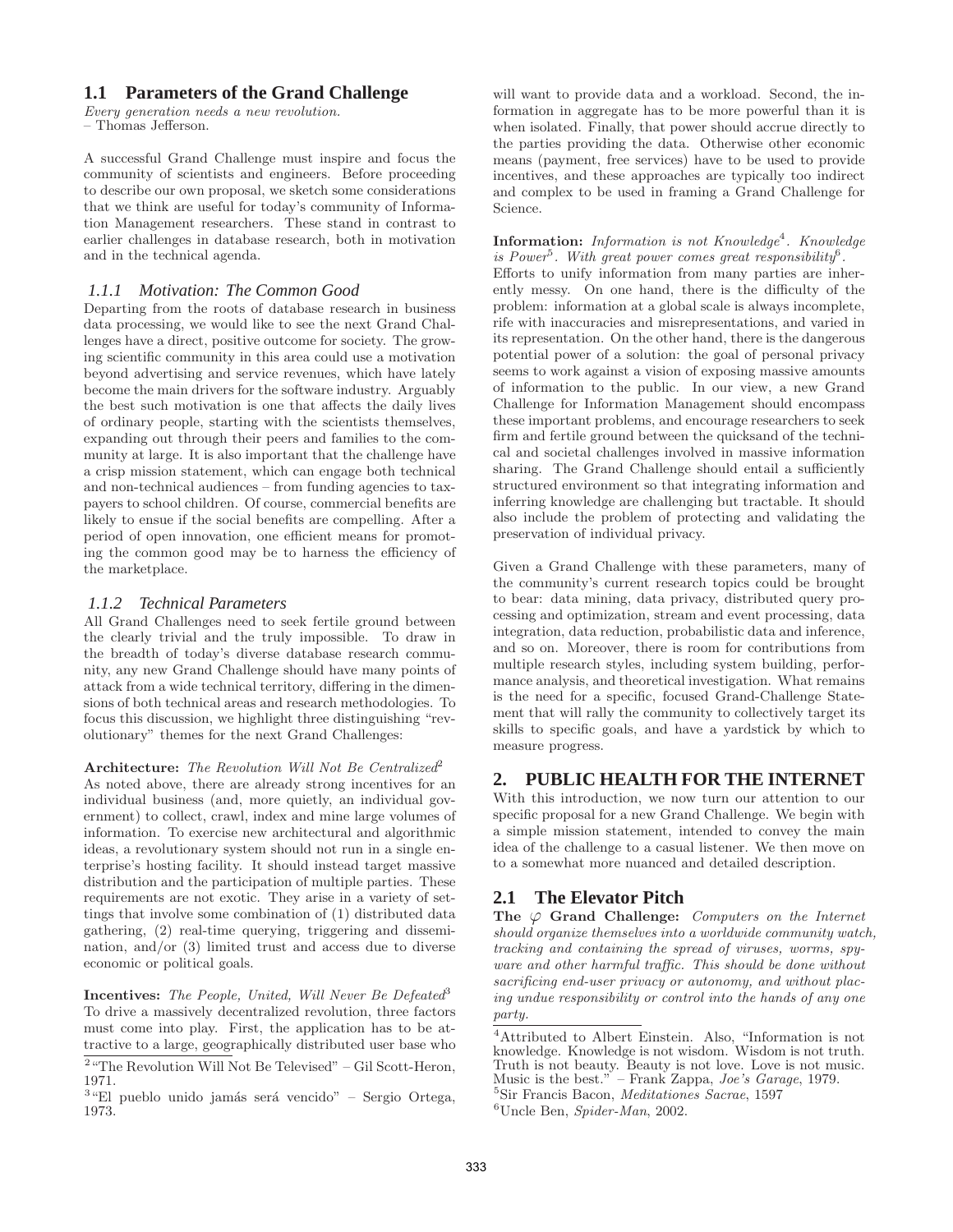### **2.2 The One-Pager**

Internet security is perhaps the key challenge facing computing today. It has been estimated that Internet "malware" (viruses, worms, spyware and the like) cost global businesses between 169 and 204 billion dollars in  $2004^7$ , despite significant rollouts of Internet security software [14]. It has also been convincingly argued that the entire Internet could be taken over by a worm in just minutes [28].

Internet security is often cast in terms of medical analogies: viruses, vaccines and the like. Medicine is a useful analogy, but as a discipline, medicine works by curing individuals, and focuses less on widespread problems. The complementary field of Public Health takes a more population-focused, community-oriented approach. Public Health research often focuses on understanding and mitigating the spread of disease in a population. The Internet is a shared medium, and it is time that Internet security shifts to analogies from Public Health rather than Medicine.

Public Health for the Internet (PHI, or  $\varphi$ ) is a scientific challenge for the computer science community. The goal of PHI is to enable machines on the Internet to band together into a "community health watch" infrastructure that aggressively shares, analyzes, and acts upon information observed at the various machines. The end result should be a global Internet that is smarter and stronger than any subset of compromised or malicious nodes within it, while ensuring the efficiency, privacy and autonomy that users expect of a global, public medium.

The technical key to the PHI vision is the sharing of rich, rapidly-evolving information across the masses of computers connected to the Internet. It is becoming increasingly apparent that the only reliable place to check for malicious traffic is at the endpoint destinations of the traffic. Traditionally, networks depended on "border security" such as firewalls, which funneled traffic through checkpoints that could prevent unwanted traffic from entering sheltered subnets. This approach has broken down with the prevalence of mobile computers that bring in malware from outside the firewall, and web services like email that "tunnel" malicious traffic through firewalls.

PHI would allow endpoint traffic observations to be shared across machines for the common good, enabling all users to benefit from the collective information gathered by the full population. To be effective, this information would have to be shared extremely quickly: fast enough to keep up with malicious network traffic. It would also have to be shared securely, so that attackers would be unable to bypass the defense mechanisms, or subvert their purpose and turn them into counter-intelligence services or even weapons of attack. Sophisticated analyses would have to be run on the data and the results shared in real time. Finally, all sharing of information would need to be done without compromising the privacy and autonomy of the users of the network.

One proposal for achieving this vision is to build a "Center for Disease Control" for the Internet [28] that gathers reports from all the machines on the network, analyzes them, and disseminates warnings or commands. The problem with this approach is basic: who runs the Center, and what do they Control? In an era of increasing concern over government subpoenas, individual privacy, and corporate liability, the idea of centralizing Internet security in the hands of a few large organizations seems politically intractable.

Instead, we believe the time is ripe, both technically and politically, to get the Internet's end users to band together in a global peer-to-peer (P2P) system that monitors the Internet at scale – with neither a Center nor any explicit Control of the system. The incentives for end users are clear: more security and hence less hassle, without having to trust a central authority. There are also incentives for vendors of the end users' PCs, operating systems and home routers, who are looking to differentiate their products with new network security features. Finally, enterprises can use PHI technology internally as a way to replace their crumbling firewalls.

As an added incentive for end users, PHI software could provide them with better understanding of their local experience by reference to the global, shared information: for example, to compare whether the sites attacking them are also attacking others, and characterize what aspects of their system are attracting attack. This can allow users to better answer questions like "Why is my computer behaving strangely?", "Am I being targeted?", "Is this machine contacting me a 'bad guy'?", or even "Is it really critical that  $I$ upgrade my software?"

In our vision, the  $\varphi$  software base would consist of (a) a variety of network "sensor" software modules at the endpoints that gather and ingest key network security and performance characteristics at each endpoint; (b) a peer-to-peer protocol and compliant software that would allow machines to collaboratively analyze this information across the collective, disseminating important information, triggering automated responses, and answering user queries; and (c) useful and attractive end-user interfaces – both to incent users to join the collective, and to encourage them to be more proactive about securing their own machines.

# **3. A SAMPLING OF RESEARCH ISSUES**

The  $\varphi$  Grand Challenge is hard, and parts of it will be unfamiliar to a database audience. For example, some lowlevel aspects of it have to do with the internals of Internet protocols that do not significantly touch on the core competencies of this community. However, a key component of the  $\varphi$  challenge involves distributed, real-time information management. The traditional database research community could profitably set many of its current areas of research in this context, and in doing so make a tangible difference in the computing experience of users worldwide. In this section, we highlight a number of research problems that have occurred to us in our initial efforts. We also fully expect that there are many other issues we have not even begun to consider. Indeed, our hope is that this is the beginning of a conversation with many participants.

### **3.1 Massively Distributed Stream Processing**

The driving data model for a  $\varphi$  system will inevitably be one of distributed streams of data coupled with historical repositories. The streams will come from a variety of distributed

<sup>7</sup>N.B.: Roughly an order of magnitude more than database industry revenues.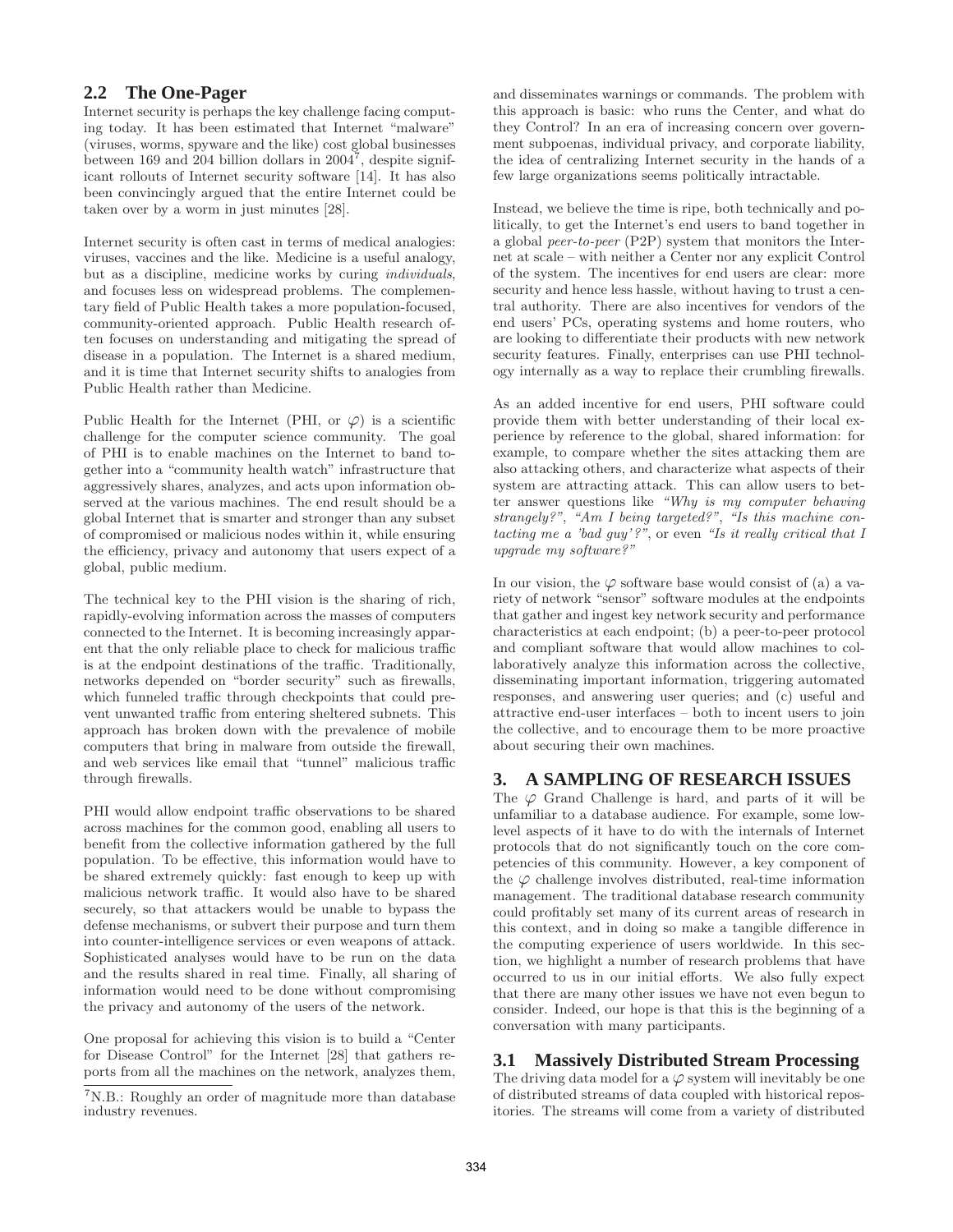sources, including packet traces, firewall log events, operating system logs, and possibly the logs of popular networked applications like browsers, communication tools (chat, network telephony), online media players, and peer-to-peer applications. There is also a role for stored data, which may be at the endpoints, but which also may come from network infrastructure, including routers, Internet "Weather Services," and potentially shared archives of prior observations.

The collective system needs to be able to process such streams of data in a variety of ways. For the most part, we do not expect users to explicitly interrogate the health of the network on a regular basis. Instead, the information processing in a  $\varphi$  system will mostly be data- and event-driven. This requires communication-efficient techniques for massively distributed, shared "triggers" or "event processing."

As a modest example, we consider the problem of quickly determining the origin of a network worm. An incoming network packet at one node might trigger a traditional local firewall rule that recognizes the worm. Then the system might autonomously engage the packet's sender in a backtrace of the origin of the worm. This has been shown effective using centralized packet traces [30]. In the  $\varphi$  context, this amounts to an Event-Condition-Action rule in which the Event detection (packet arrival) and the Condition checking (firewall rules) are local network logic, and the Action is a distributed transitive closure query that computes the ancestor relation for the packet across multiple nodes.

A more complicated family of triggers requires that the condition in the Event-Condition-Action cycle be checked globally in the face of frequent events. As an example, consider a distributed traffic governor that tries to ensure that a large coalition of compromised PCs (a so-called "botnet") cannot be utilized for Distributed Denial of Service (DDoS) attacks – such logic could run reliably on network interface cards, for example. This governor would need to trigger if an aggregate of traffic across all nodes goes above a threshold for any destination IP address on the Internet; in a SQL-like syntax, this condition would be

#### SELECT destination FROM packetstream GROUP BY destination HAVING COUNT(packets)  $> X$

Efficiently tracking such aggregate quantities across distributed nodes is a difficult challenge. It has been addressed algorithmically by a number of recent database and networking papers [2,3,13], but to date these ideas have not been seriously explored in a workable system.

Another recent example arises in the analysis of the networklevel behavior of spammers. It is commonly thought that modern spam is largely delivered by botnets. In a forensic study of archived data, Ramachandran and Feamster validated this belief, and found that the distribution of infected bot machines in the network was non-uniform and detectable, even though activity as a spammer is transient. They hypothesize that "the uneven distribution of spam and botnet activity across IP space – and the differences in this distribution from legitimate email – suggests that spam filters and intrusion detection systems might monitor networkwide spam arrival patterns for changes in these distributions to detect anomalies such as a surge in spam activity." [23] Achieving this goal requires near-real-time distributed monitoring and querying to compute a distribution of hosts sending spam; this distribution is laid out on the hierarchical ID space of Internet addresses, which has particular properties that motivate specialized data reduction techniques [25].

More recently, it has been suggested that distributed tracking of simple aggregates like COUNTs can be used as a kernel for approximately tracking more sophisticated statistical shifts in network traffic [10]. The challenge here is more like real-time distributed data mining: to identify "surprising" shifts in the patterns of Internet traffic, which may indicate the emergence of new as-yet-unrecognized worms, the triggering of botnet attacks, or simply a shift in the Zeitgeist of Internet users. Recognizing and responding to these shifts is an important part of making a  $\varphi$  infrastructure resilient to the shifting nature of the network and its population.

These problems drive a new generation of database query processing challenges, which will require a combination of distributed system design, efficient approximate query processing, and a new class of multiquery optimization and information dissemination that can collectively monitor and report on variants of such queries for millions of end users. The surface of this problem has been scratched, and it is clear there is much more to be done.

# **3.2 Network Design for Distributed Queries**

Any massively distributed system needs to coordinate the communications of its members. That means it must find efficient ways to dynamically track the addresses of the participants as they come and go (network "churn"), and route communications between pairs of participants that may not know of each other's presence. This is the domain of overlay networks, which has received significant research and commercial attention in recent years.

While this topic has been explored largely outside the database research community, P2P filesharing explicitly blurred the distinction between network routing and distributed queries. P2P filesharing treats routing as an entirely content-based problem: query messages should be routed to nodes that have matching data. It similarly blurs network "topology" (the shape of the network graph) with querying: the overlay network graph should try and keep nodes with related content and queries well connected to each other. This idea was addressed more formally for doing content-based routing for equality predicates, in the Distributed Hash Table (DHT) literature [24, 26, 29], as well as in various proposals for range predicates. In essence, overlay network design has evolved into a distributed indexing problem, which has caught the attention of a breadth of researchers in databases, networks, systems and algorithms.

If there is one key lesson from the early days of query optimization, it is that no single index structure or join algorithm is always best, and that a good system should employ a family of indexes and algorithms, choosing among them to best suit a workload. This idea has yet to be explored seriously in the context of distributed queries. In our own work on the PIER engine, we took the route of trying to achieve multiple behaviors on a single DHT network [11].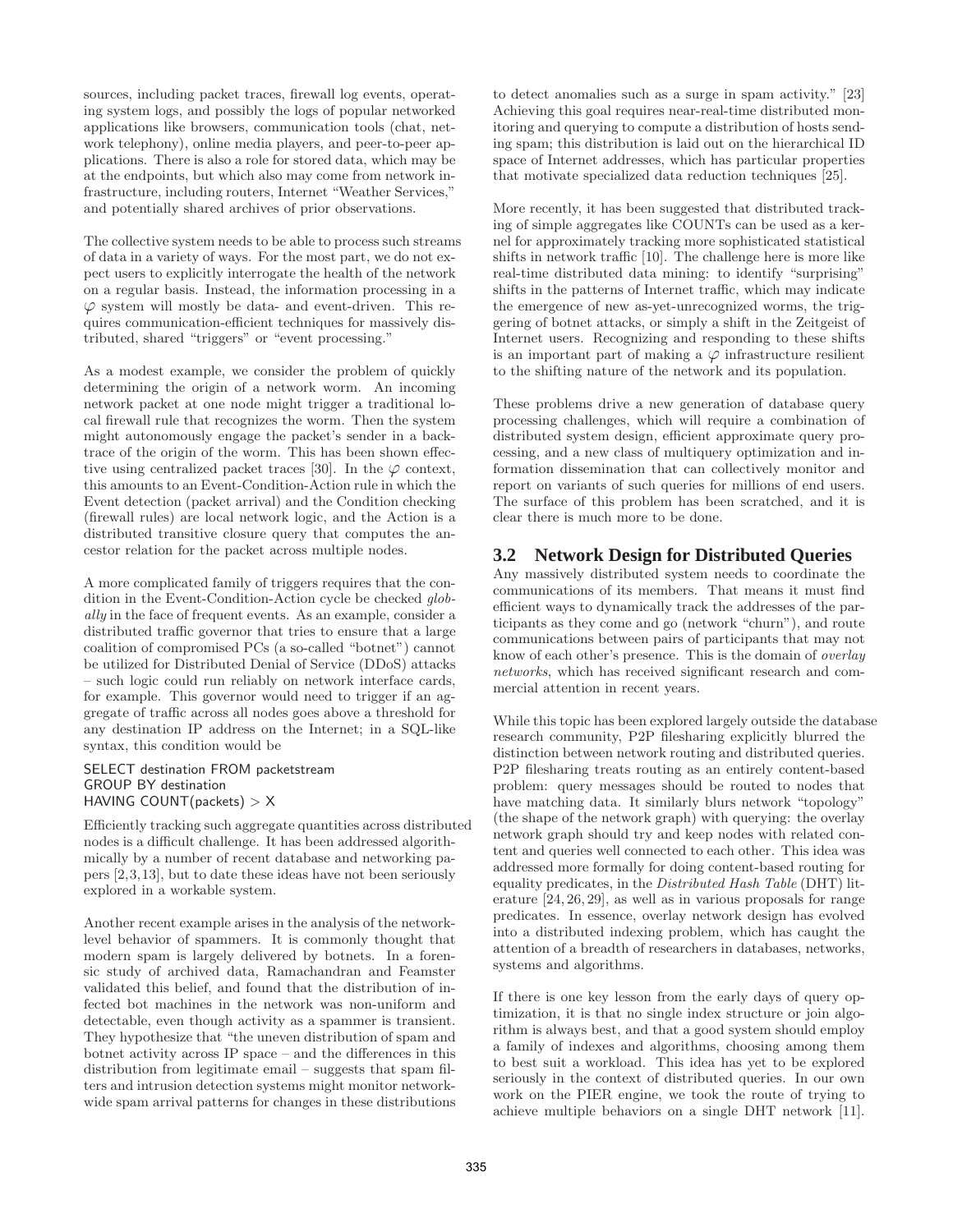An intriguing alternative is to return to database systems roots, and maintain – or perhaps construct on-the-fly – a set of many custom overlay networks to suit particular queries or workloads. For example consider a query with an equality join and an aggregation. Gossip could be used for query dissemination, a DHT could be used for the join, and a custom tree could be built for performing the aggregation. Ideally, of course, these decisions are made by a query optimizer, which for continuous queries would also need to adaptively change the plan in response to changing conditions. In essence this agenda couples database query optimization with overlay network design. The problem becomes only richer and more interesting when multiple ongoing queries are taken into account, which is the realistic setting for  $\varphi$ .

One direction we have pursued in this regard is Declarative Networking, in which a recursive query language is used to specify the implementation of an overlay network [17–19]. To date we have demonstrated that declarative languages for overlay networks can specify a broad range of overlay network protocols in orders of magnitude less code than traditional programming languages. As one example, we have a running implementation of the Chord overlay [29] that consists of a 41-line logic program, running within our P2 system for declarative networking [18] . Our implementation in the P2 system compiles that program down to a dataflow graph akin to a query plan, which results in an executable that combines the logic of a configurable network router like Click [16] with a networked query engine like PIER [11]. Not only does this bring the power of declarative languages to the construction of distributed systems, it opens up the possibility of automatically co-optimizing the overlay network and the query functionality in a single framework.

### **3.3 Privacy and Security**

Privacy has been a hot topic in the database community in recent years. But it is a slippery topic to scope carefully. In some contexts, legal frameworks provide guidelines – the European Union has extensive rules on data privacy, and the US has policies in place for some domains like healthcare.

A key challenge in defining "useful" digital privacy work is to understand what people actually want. Indeed, most people can only express this by discussing examples of information they would not like to reveal to particular parties. Undoubtedly the best way to get ground truth while respecting people's privacy desires is to offer them the opportunity to share their data on their own terms. This is not the kind of experiment that is easy for scientists to arrange at all, let alone in a way that sidesteps liability issues.

P2P systems offer such an opportunity. However, there are few P2P systems that promote a social good; SETI@Home may be the best example, but it is computation-intensive rather than data-intensive, and hence has minimal privacy implications.  $\varphi$  is a setting in which computer scientists interested in protecting privacy can engage with users who are interested – for the best of reasons – in sharing their private information, but in a variety of controlled ways. The application requires the development of policies and algorithms for guaranteeing limited exposure, and for allowing users to verify adherence to protocol. As a form of bootstrapping, very simple controls and sharing incentives can be offered to open-source  $\varphi$  software users who "opt in" to the system. But if the technology is to eventually be bundled in products (e.g., network cards or routers), more robust techniques will be required to maximize user trust and minimize vendor liability.

### *3.3.1 Verifiability and other Security Issues*

The database community's efforts on privacy have largely addressed the security of stored data, and the way data is exposed – to queries, and to federated query engines during query processing.

Somewhat surprisingly, the community has all but ignored the question of verifiability: whether the answers to distributed queries are correct. This is a critical concern in any distributed system in which the query processing is shared among the parties. It is certainly a key issue in a  $\varphi$  implementation, since malicious parties on the Internet have every incentive to mask their behavior (and, perhaps, that of others) by computing and/or propagating incorrect results.

We have some initial results in this regard that suggest there is significant room here for innovation. Our work on Proof Sketches [8] can be used to verify the output of distributed aggregation and data-sampling queries. A Proof Sketch allows the parties in the computation to verify that the final result cannot have been maliciously perturbed by more than a small error bound with high probability; when this is not the case, targeted network forensics can be used to identify the node(s) responsible for tampering. The basic technique combines Flajolet-Martin (FM) sketches [6] with compact cryptographic signatures to prevent overcounting; a simple query complement scheme can be used on top of that to prevent undercounting. Using this building block, we are able to support verifiable random sampling as well, which can be used in a broad range of applications for verifiable approximate query processing. To our knowledge, this is the first practical work to tackle verifiable, multi-party query processing in the face of adversaries. It is only a first step, however, and we foresee more work to be done on verifiable distributed queries.

In fact we are convinced that  $\varphi$  opens up a host of new challenges at the boundary between query processing and security, not only in terms of verifiability. Another challenge is to ensure that query specification cannot be used as a weapon: it seems rather easy to specify a distributed query that produces the effect of a Distributed Denial-of-Service (DDoS) attack on an unsuspecting host, for example. This problem has yet to receive attention in the research literature, but it comes up quite naturally if one believes that data integration and peer-to-peer querying are likely to succeed.

# **3.4 Protocols, Not Systems**

The database community has a long tradition of building large, complex systems. This tradition is ill-suited to the design of networked systems. Monolithic systems are typically designed around explicit software modules that export function-call interfaces. By contrast, networked systems are designed around protocols that are often implemented in many ways by different parties. The realities of protocol design enforce a methodology that monolithic-system designers do not typically follow. First, and most obviously,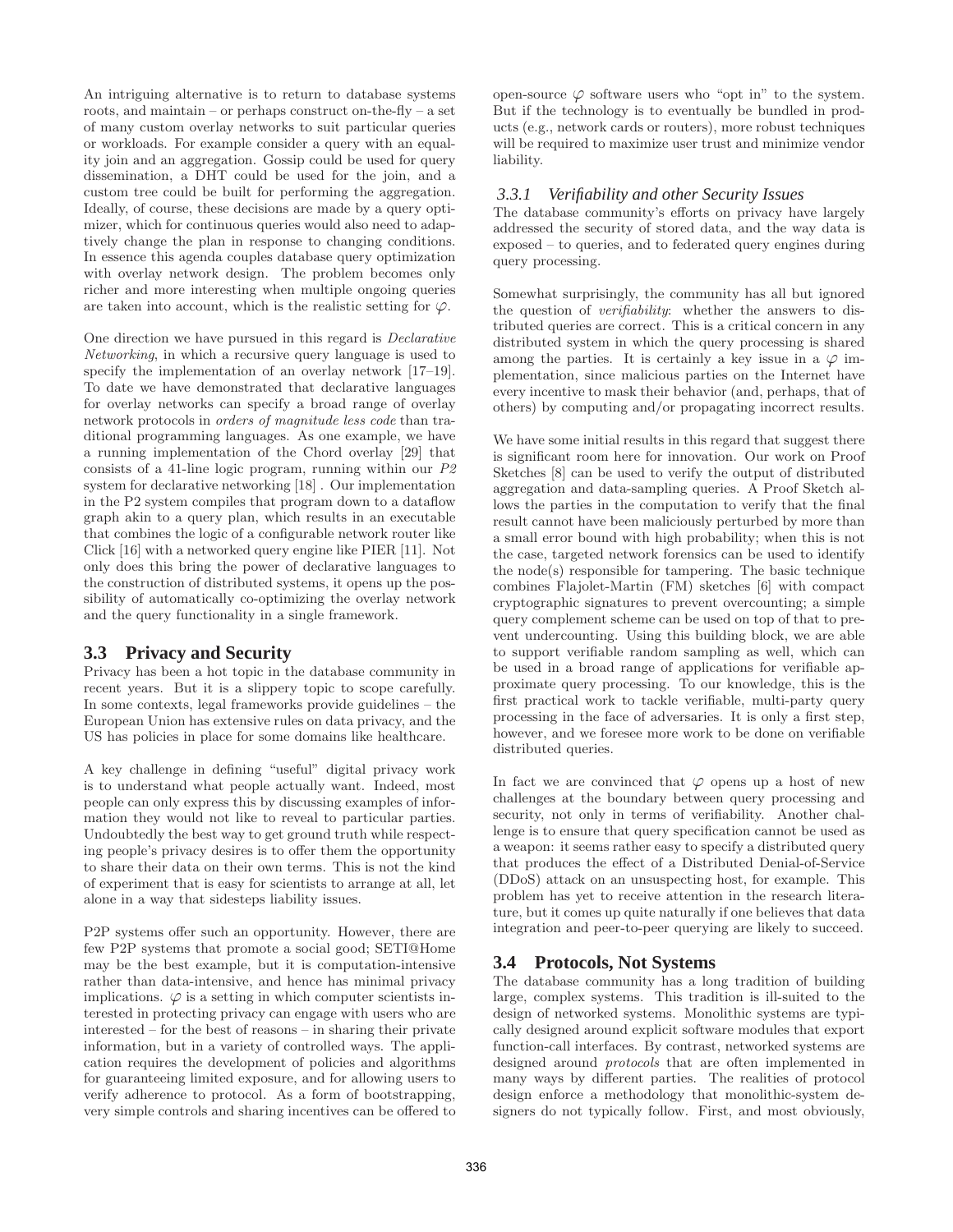protocols have to be concise, since they determine the messaging overhead in a system, and the main technical documentation burden. Second, protocols have to be simple and clear in their semantics, so that different implementations can interoperate and provide proper behavior. Third, and most importantly, protocols have to be very explicit about exception handling and asynchrony. The endpoints of the protocols are autonomous, and possibly faulty or even malicious. They may not respond at all. They may respond late, or more than once, or out-of-order. These considerations motivate considerable care in thinking through the possible states of the protocol. Protocol design is often done with a mind toward adversarial participants, which is good software-engineering methodology.

Another advantage of designing a system around protocols is that it enables independent innovation at the endpoints. This has been important throughout the history of the Internet, in the development of software for tasks like e-mail, netnews and the Web. The next Grand Challenge for the database community would do well to embrace this approach. Unlike in Operating Systems, the database community has not developed a culture in which most research is done in the context of a single open-source system. Instead, various groups tend to implement (and re-implement) their own software stacks. This culture of competition goes back a long way in the community, and has both merits and demerits. Assuming that it is a reality that needs to be acknowledged, it can be mitigated by building multiple independent software systems that communicate via open shared protocols.

The  $\varphi$  vision pushes database-systems research squarely in this direction. The network is at the heart of the system, as the basic data source, the indexing framework, and the main performance bottleneck. Moreover, the peer-to-peer architecture discourages complex, monolithic, centrally administered software, in favor of simple software that is manageable by end users. The vision of a massive P2P query system with a well motivated application may be the community's best chance to leverage each other's systems work.

# **3.5 Uncertainty, Heterogeneity and Data Reduction**

Traditional database users have long known that their data is not perfect: it often contains incorrect, missing, and contradictory information. Various means have been employed to mitigate this problem over the years, including integrity constraint checking, form-based data entry, and a variety of relatively ad-hoc data-auditing and data-cleaning tools.

In our era of extensive data collection and integration, these techniques have been stretched to the limit. As a result, probabilistic reasoning has, perhaps inevitably, made its way into the database community as a first-class research topic. This is a welcome expansion of the community's agenda, and an ambitious one. The integration of logic, probability, and scalable systems is an enormous challenge that should keep the community busy for some time.

As of now, most of the work in this area is theoretical, and discussion is underway on issues including semantics, data modeling, and query languages. The community has just begun to dig into core issues of managing the statistical correlation models used in modern Machine Learning in the context of a "probabilistic database" [5]. There is a lot of excitement about the database community's potential to contribute on challenges in the architecture and scalability of probabilistic tasks like learning and inference, but this is as yet a long-term goal. Part of the nascent debate has to do with the diversity of the scenarios being tackled, including the handling of explicitly uncertain observations recorded as data, the integration of "soft" ranking-based systems with "hard" logical query systems, and the acquisition and storage of noisy sensor data [7].

The  $\varphi$  context provides a number of opportunities and constraints in this regard that make it an attractive focus application for investigating probability in queries. Data produced by endpoints in  $\varphi$  will certainly be noisy. Measurements will often be missing. It is unreasonable to expect every single node on the Internet to participate in the system, therefore much traffic will be unobserved. Those nodes that do participate may selectively contribute information for reasons of performance or policies such as privacy. Measurements will also often be erroneous. Some of the data will be events from tools like firewalls that have false positives and negatives. More difficult, some of the data will come from adversarial nodes, who will attempt to "poison" the system with false data for various unseemly purposes.

However, there is quite a bit of structure in Internet traffic that makes it much simpler to handle than almost any other realistic application domain. The scope of semantic heterogeneity in Internet traffic is limited by the fact that all the parties have already standardized on simple data formats in order to interoperate. The entities and relationships described in Internet traces are relatively modest. The most basic data used in network monitoring consists of IP addresses and standard IP packet headers. Moving up the stack, some centralized techniques capture the parameters of standard protocols such as HTTP, SMTP, BGP, etc., as well as simple metadata for Internet Service Providers such as their geographic location. Finally, there are a few dozen endpoint tools that produce simple alerts based on traffic analysis, including firewalls and virus detection tools. (The leading firewall warehouse, DShield, ingests some four-dozen formats worldwide.) It has been shown that effective use can be made of machine-learning methods to combine the results of noisy Boolean alerts across multiple machines [4]. The combination of modest heterogeneity and a realistic application with real data makes  $\varphi$  an attractive setting for exploring more complex probabilistic queries in the context of data that is integrated from many sources.

Moreover, the underlying statistical properties of Internet traffic, while rich, are far better studied than most previously proposed applications of probabilistic databases. Existing (mostly centralized) intrusion-detection systems provide pragmatic statistical models and best practices for identifying "suspicious" Internet traffic. More generally and scientifically, the Internet Measurement Conference produces a steady stream of research results on the shifting properties of various aspects of Internet traffic. This modeling energy can be directly harnessed in  $\varphi$ 's massively distributed setting.

Another opportunity in the  $\varphi$  context is that communica-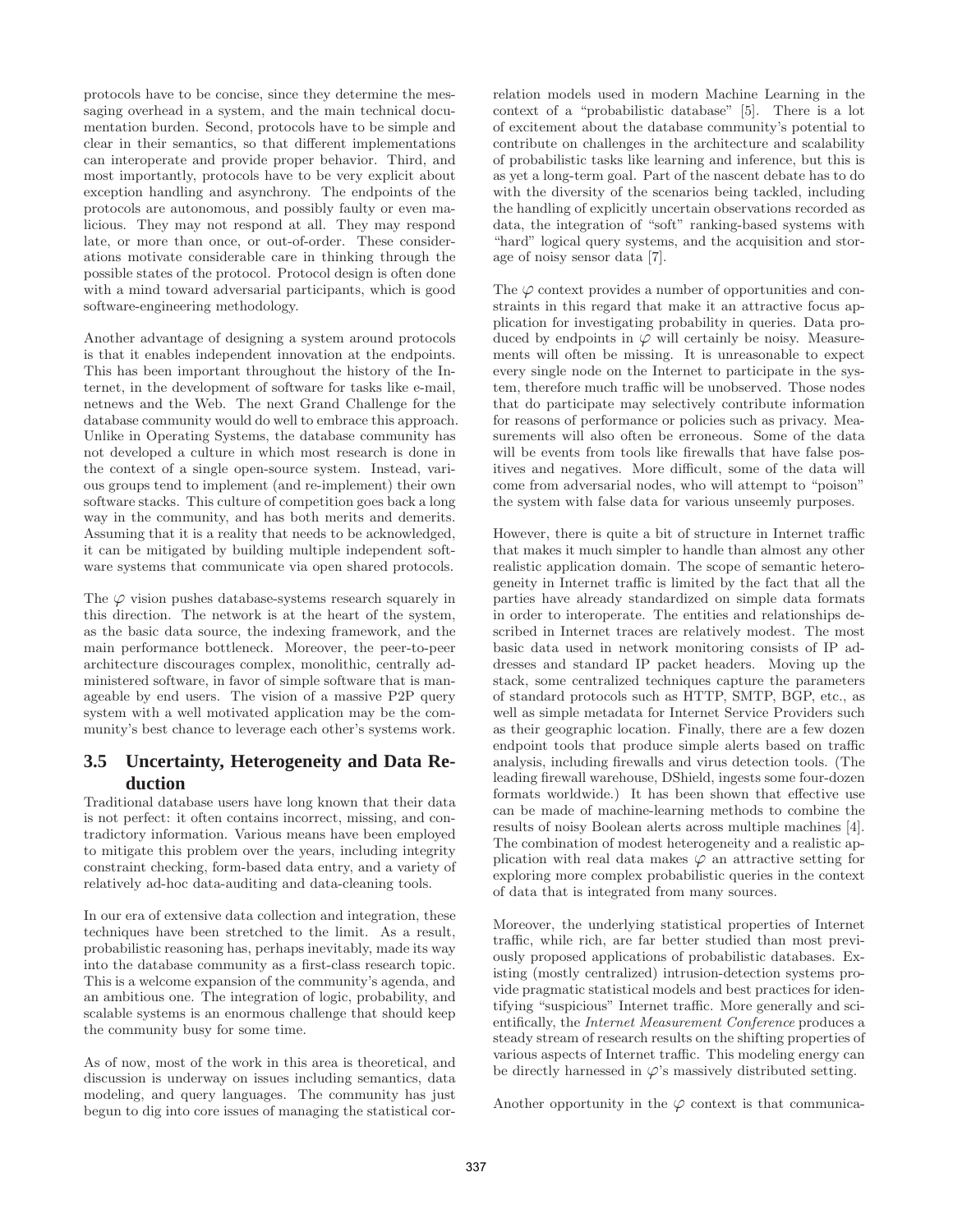tion constraints on the system will highlight linkages between data reduction (a topic the DB community has studied deeply) and statistical inference (largely explored by other communities). Data reduction is a problem of compactly modeling data distributions to minimize storage, access and communication costs. Statistical reasoning typically uses compact models both to better describe data, and to more efficiently run inference algorithms. There has been almost no connection made between our own community's powerful data-reduction techniques, like sketches [2,9], and statistical inference algorithms like junction trees [21] or loopy belief propagation [20]. This is a rich area for algorithmic investigation that arises naturally in  $\varphi$ , where statistical inference and data reduction are both required.

Finally, network intrusion detection and health monitoring are ongoing areas of application development. It is well understood that the outputs of such a system must be taken with a grain of salt, and there are no expectations of database-style "correctness." Moreover, there are centralized intrusion-detection systems against which to (a) benchmark the quality of traditional analyses performed in a distributed system, and (b) highlight the additional power of new tools and techniques from the database research community. There are few other realistic settings in which new probabilistic database techniques for structured data can be set in relief against the state of the art.

# **4. WHY US?**

The importance of Internet security is no secret. The problem has been receiving significant attention in both academia and industry for some years now. So it is worthwhile asking what the database community brings to the problem, and whether other research communities have already effectively staked out this territory.

First, it is clear that this problem does not belong to the database community any more than it does to any other research cluster. Malefactors on the Internet do not respect the boundaries between ACM SIGs, and the urgency and persistence of the problem stresses the need for collaboration across the broad computing community. This promotes some positive outcomes for computing in general, and for the database community in particular. It should force meaningful collaborations between researchers in data management, security, networking, machine learning, theory of computation, distributed systems and programming languages, to name a few natural groups. It is not a coincidence that the author list of this paper spans a number of these areas.

Second, it is apparent to all of us that database research does indeed have quite a bit to offer to network-security problems. A brief survey of research on network security highlights a significant need for expertise in distributed query processing and data reduction in particular. One example of this is the DOMINO network-security project at the University of Wisconsin [31], which envisions building something akin to a small PHI infrastructure, but leaves the architecture and algorithms for general distributed query processing for network security largely unspecified. There are many other such examples that either propose very specialized data-processing algorithms for point problems, or that leave query-processing architectures and algorithms to future work [12, 15, 27]. The design of a powerful distributedquery and alert infrastructure for network security is clearly desirable but poorly understood today. Such an infrastructure has to deal meaningfully with many of the challenges we enumerated above. That effort can be significantly accelerated via leadership from the database community, while also engendering collaborations between databases and a number of other fields.

# **5. THE METACHALLENGE**

It is one thing to present a challenge and label it "Grand." It is quite another to get critical mass within the community working on it. In our own discussions, we puzzle over this metachallenge.

Given interest from a few parties in the community, there are some intriguing recent models that might be worth considering as a group. The first is PlanetLab [22], which was an open effort – seeded with industrial funding – that got a consortium of researchers from a number of institutions to collaborate on a software platform that would enable their work. Such a consortium is conceivable in the  $\varphi$  context for designing protocols for distributed querying and mining, and for building reference implementations for some of them. A more traditional academic model is the one used by Project Iris, which focused on DHTs. This effort assembled a group of faculty at five different institutions to apply for significant federal funding, while at the same time starting a new conference (IPTPS). This led to a strong and sustained focus in the research agendas across these groups and others as well, though it did not lead to a great deal of shared code. This model is a bit more difficult to repeat in the current research funding climate. A third model is to go outside the research community for a time and instead push a prototype through the open-source community, perhaps via the Apache Foundation Incubator, or in partnership with a related pre-existing open-source project like SETI@Home. Having done this, the resulting artifact could be used as a platform for researchers.

We eagerly welcome discussion from colleagues on both these metachallenges, and on the  $\varphi$  challenge itself.

# **6. ACKNOWLEDGMENTS**

The authors are grateful to many people for discussions on this topic, and would like to especially thank Kurt Brown, Brent Chun, Nick Feamster, Vern Paxson, Sylvia Ratnasamy, Scott Shenker, Ion Stoica and David Tennenhouse.

# **7. REFERENCES**

- [1] S. Abiteboul, R. Agrawal, P. Bernstein, M. Carey, S. Ceri, B. Croft, D. DeWitt, M. Franklin, H. G. Molina, D. Gawlick, J. Gray, L. Haas, A. Halevy, J. M. Hellerstein, Y. Ioannidis, M. Kersten, M. Pazzani, M. Lesk, D. Maier, J. Naughton, H. Schek, T. Sellis, A. Silberschatz, M. Stonebraker, R. Snodgrass, J. Ullman, G. Weikum, J. Widom, , and S. Zdonik. The Lowell Database Research Self Assessment. http://research.microsoft.com/<sup>∼</sup>gray/lowell/, 2003.
- [2] G. Cormode and M. Garofalakis. Sketching streams through the net: Distributed approximate query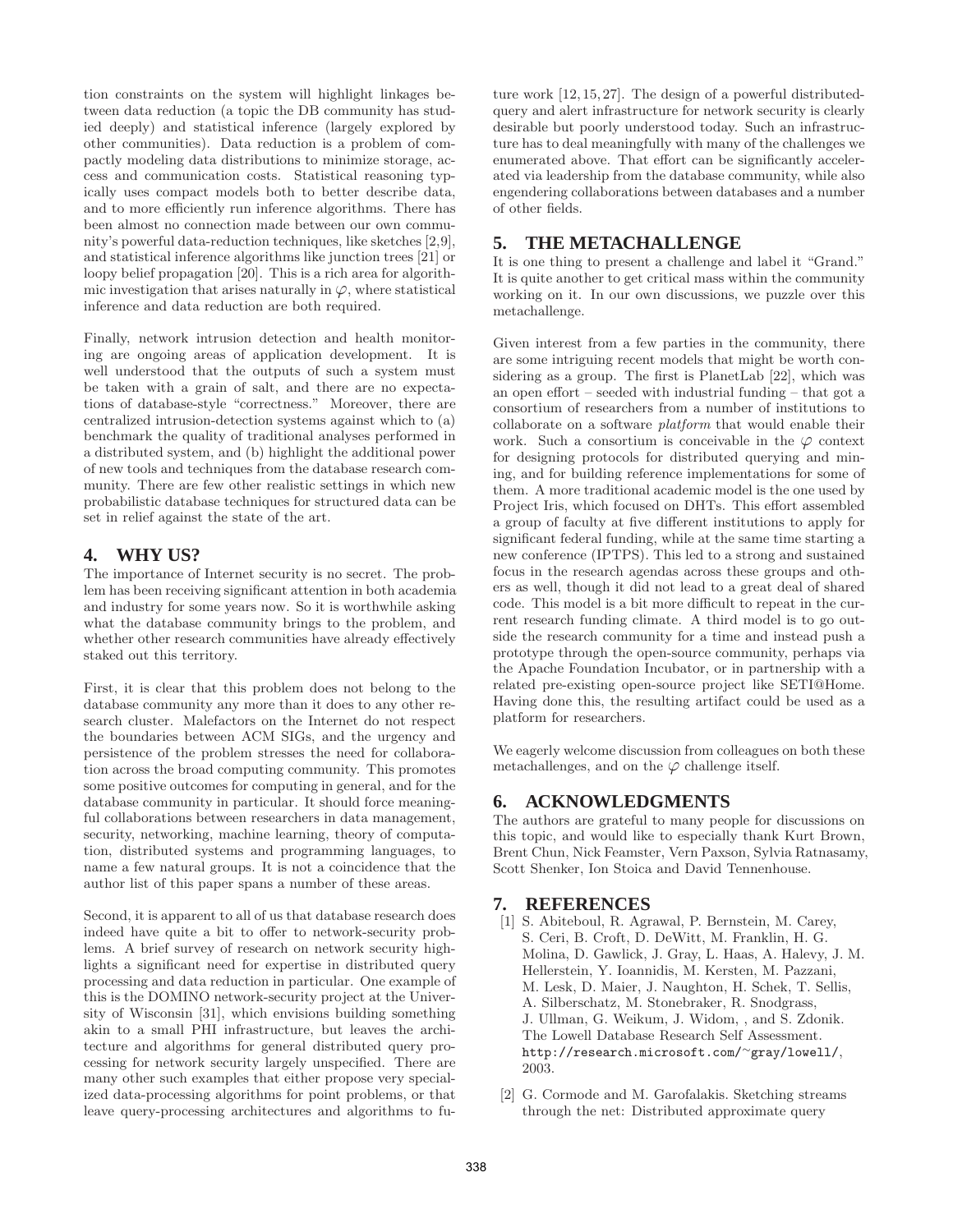tracking. In International Conference on Very Large Data Bases (VLDB), 2005.

- [3] G. Cormode, R. Keralapura, and J. Ramimirtham. Communication-efficient distributed monitoring of thresholded counts. In ACM SIGMOD International Conference on Management of Data, 2006.
- [4] D. Dash, B. Kveton, J. M. Agosta, E. Schooler, J. Chandrashekar, A. Bachrach, and A. Newman. When gossip is good: Distributed probabilistic inference for detection of slow network intrusions. In Conference on Artificial Intelligence (AAAI), 2006.
- [5] A. Deshpande and S. Madden. MauveDB: Supporting model-based user views in database systems. In ACM SIGMOD International Conference on Management of Data, 2006.
- [6] P. Flajolet and G. N. Martin. Probabilistic Counting Algorithms for Data Base Applications. Journal of Computer and System Sciences, 31, 1985.
- [7] M. Garofalakis and Dan Suciu, eds. Special issue on probabilistic data management. Bulletin of the Technical Committee on Data Engineering, 29(1), 2006.
- [8] M. Garofalakis, J. M. Hellerstein, and P. Maniatis. Proof Sketches: Verifiable In-Network Aggregation. In IEEE Internation Conference on Data Engineering (ICDE), 2007.
- [9] P. B. Gibbons and Y. Matias. Synopsis data structures for massive data sets. In ACM-SIAM symposium on discrete algorithms (SODA), 1999.
- [10] L. Huang, X. Nguyen, M. Garofalakis, J. Hellerstein, A. D. Joseph, M. Jordan, and N. Taft. Communication-efficient online detection of network-wide anomalies. In IEEE Conference on Computer Communications (INFOCOM), 2007.
- [11] R. Huebsch, B. Chun, J. M. Hellerstein, B. T. Loo, P. Maniatis, T. Roscoe, S. Shenker, I. Stoica, and A. R. Yumerefendi. The Architecture of PIER: an Internet-Scale Query Processor. In Conference on Innovative Data Systems Research (CIDR), 2005.
- [12] G. Iannaccone, C. Diot, D. McAuley, A. Moore, I. Pratt, and L. Rizzo. The CoMo White Paper. Technical Report IRCTR-04-017, Intel Research, Cambridge, Sept. 2004.
- [13] A. Jain, J. M. Hellerstein, S. Ratnasamy, and D. Wetherall. A wakeup call for internet monitoring systems: The case for distributed triggers. In Third Workshop on Hot Topics in Networking (HotNets-III), 2004.
- [14] R. Jaques. Cost of malware soars to \$166bn in 2004. vnunet.com, Feb. 2005. http://www.vnunet.com/2126635.
- [15] H.-A. Kim and B. Karp. Autograph: Toward automated, distributed worm signature detection. In USENIX Security Symposium, 2004.
- [16] E. Kohler, R. Morris, B. Chen, J. Jannotti, and M. F. Kaashoek. The Click modular router. ACM Trans. Comput. Syst., 18(3):263–297, 2000.
- [17] B. T. Loo, T. Condie, M. Garofalakis, D. E. Gay, J. M. Hellerstein, P. Maniatis, R. Ramakrishnan, T. Roscoe, and I. Stoica. Declarative networking with distributed recursive query processing. In ACM SIGMOD International Conference on Management of Data, June 2006.
- [18] B. T. Loo, T. Condie, J. M. Hellerstein, P. Maniatis, T. Roscoe, and I. Stoica. Implementing Declarative Overlays. In ACM Symposium on Operating Systems Principles (SOSP), Oct. 2005.
- [19] B. T. Loo, J. M. Hellerstein, I. Stoica, and R. Ramakrishnan. Declarative Routing: Extensible Routing with Declarative Queries. In ACM SIGCOMM, Aug. 2005.
- [20] K. Murphy, Y. Weiss, and M. Jordan. Loopy belief propagation for approximate inference: An empirical study. In 15th Annual Conference on Uncertainty in Artificial Intelligence (UAI), 1999.
- [21] J. Pearl. Fusion, propagation, and structuring in belief networks. Artificial Intelligence, 29(3):241–288, 1986.
- [22] L. Peterson, T. Anderson, D. Culler, and T. Roscoe. A Blueprint for Introducing Disruptive Technology into the Internet. In First Workshop on Hot Topics in Networking (HotNets-I), 2002.
- [23] A. Ramachandran and N. Feamster. Understanding the network-level behavior of spammers. In ACM SIGCOMM, Sept. 2006.
- [24] S. Ratnasamy, P. Francis, M. Handley, R. Karp, and S. Shenker. A Scalable Content Addressable Network. In ACM SIGCOM, 2001.
- [25] F. Reiss, M. Garofalakis, and J. M. Hellerstein. Compact histograms for hierarchical identifiers. In International Conference on Very Large Data Bases (VLDB), 2006.
- [26] S. Rhea, D. Geels, T. Roscoe, and J. Kubiatowicz. Handling Churn in a DHT. In USENIX Annual Technical Conference (USENIX), 2004.
- [27] V. Sekar, Y. Xie, D. Maltz, M. Reiter, and H. Zhang. Toward a framework for internet forensic analysis. In Third Workshop on Hot Topics in Networking  $(HotNets-III)$ , 2004.
- [28] S. Staniford, V. Paxson, and N. Weaver. How to 0wn the internet in your spare time. In 11th USENIX Security Symposium, 2002.
- [29] I. Stoica, R. Morris, D. Liben-Nowell, D. R. Karger, M. F. Kaashoek, F. Dabek, and H. Balakrishnan. Chord: a scalable peer-to-peer lookup protocol for internet applications. IEEE/ACM Trans. Netw., 11(1):17–32, 2003.